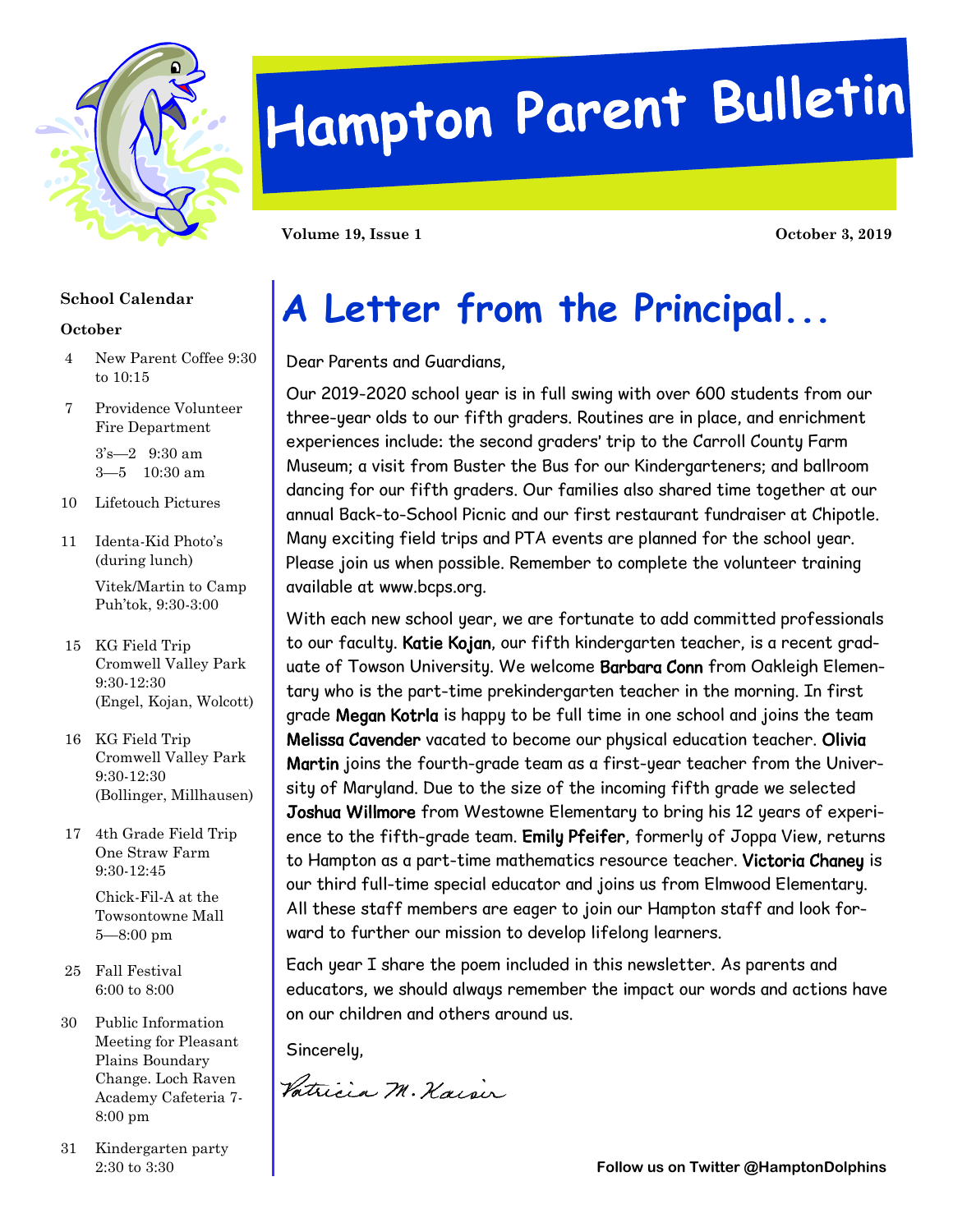### **Office News...**

#### Asbestos Management Plan

On October 22, 1986 the United States Congress enacted the Asbestos Hazard Emergency Response Act (AHERA). Under this law, comprehensive regulations were developed to address asbestos problems in public and private elementary and secondary schools. These regulations require schools to inspect for friable and non-friable asbestos, develop asbestos management plans that address asbestos hazards in school buildings, and implement response actions in a timely manner.

Baltimore County Public Schools' program for fulfilling these responsibilities is outlined in our Asbestos Management Plan. This plan contains information on our inspection, re-inspection, response actions and postresponse action activities, including periodic reinspection and surveillance activities that are planned or are in progress.

You can review this plan at the Division of Support Services, 9610 Pulaski Park Drive, Baltimore, MD 21220, or at the school or office with which you or your children may be associated.

If you have any questions regarding BCPS Asbestos Management Program, please contact Bob Merrey at 410-887-6301.

#### **IMPORTANT NOTE REGARDING VOLUNTEERING**

If you plan on volunteering in any capacity during the school year, including field trips, you **MUST** complete the volunteer application and training through BCPS. If you are a returning volunteer and have a volunteer application on file, please only return the volunteer certificate to Mrs. Dyer. If you are a NEW volunteer, please also complete a volunteer application.

The link is: [https://www.bcps.org/community/volunteer\\_info.](https://www.bcps.org/community/volunteer_info)

Please call or email Mrs. Dyer ([mdyer@bcps.org\)](mailto:mdyer@bcps.org) with any questions.

#### BAD CHECKS

**Issuers of dishonored checks presented to Baltimore County Public Schools will be given 10 days to submit full payment of the amount of the check plus actual bank charges incurred by BCPS by means of a money order, cashier's check, or cash. If this payment is not received by the end of 10 days, the issuer will need to submit full payment of the amount of the check plus \$35. If payment is not received at the end of the 20-day period, BCPS will turn over the dishonored check, and all other available information related to this check, to the State's Attorney for criminal prosecution. If the dishonored check is turned over to the State's Attorney for collection, schools will not accept restitution from the check issuer. The funds will be remitted to the school by the State's Attorney's Office.** 

#### Official MSDE Attendance Rules

Students Scheduled for a Full Day

A student is counted present for a full day if the student is in attendance four hours or more of the school day. A student is counted present for 1/2 day if in attendance for at least two hours of the school day, but less than four hours.

A student is counted present if at school or at another place at a school activity sponsored by the school and personally supervised by a member(s) of the school staff. This may include authorized independent study, work-study programs, field trips, athletic events, contests, music festivals, student conventions, instruction for homebound students, and similar activities when officially authorized under policies of the local school board. It does not include "making up" school work at home, or activities supervised or sponsored by private groups or individuals.

Excerpt from *2008 Maryland School Records System Manual*, page C-3.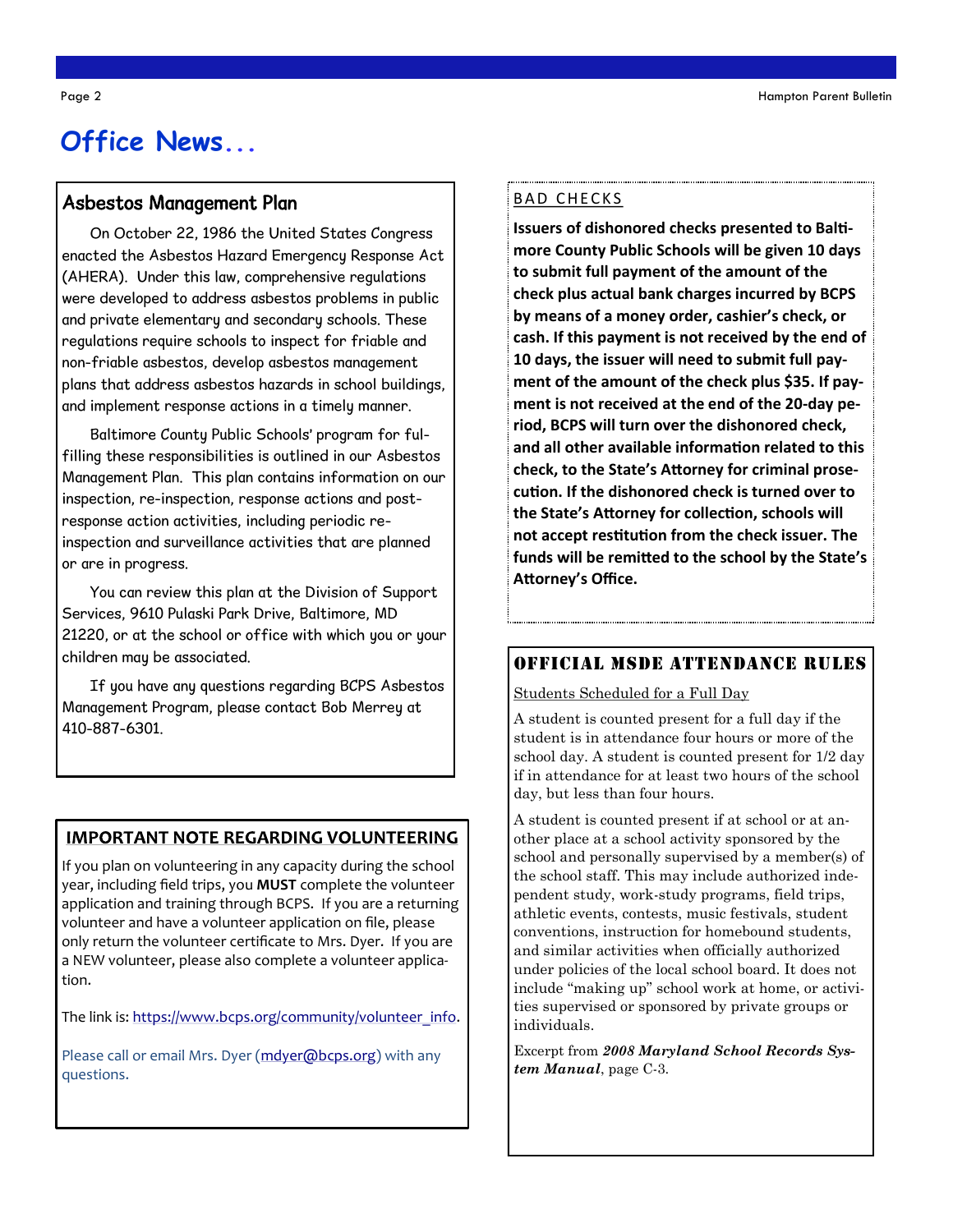### Office News



Walking is a great lifetime habit for health, for the environment, and for fun. These tips can help keep you safe while you're walking:

- · Use sidewalks and marked crosswalks whenever possible.
- Always stop at the curb and look left, right and left before crossing a street.
- . Watch for cars turning in or leaving driveways.
- . Walk, don't run across the street.
- · Wear light or bright colored clothing.
- · Pay attention. Take off headphones while walking - no texting or playing games.
- · Press the pedestrian signal button and wait for the "walk" signal.



### **Children Learn What They Live**

If a child lives with criticism. He learns to condemn. If a child lives with hostility, He learns to fight. If a child lives with ridicule. He learns to feel guilty. If a child lives with tolerance. He learns to be patient. If a child lives with encouragement, He learns confidence.

If a child lives with praise, He learns to appreciate. If a child lives with fairness, He learns justice. If a child lives with security, He learns to have faith. If a child lives with approval, He learns to like himself. If a child lives with acceptance and friendship. He learns to find love in the world

-by Dorothy Law Nolte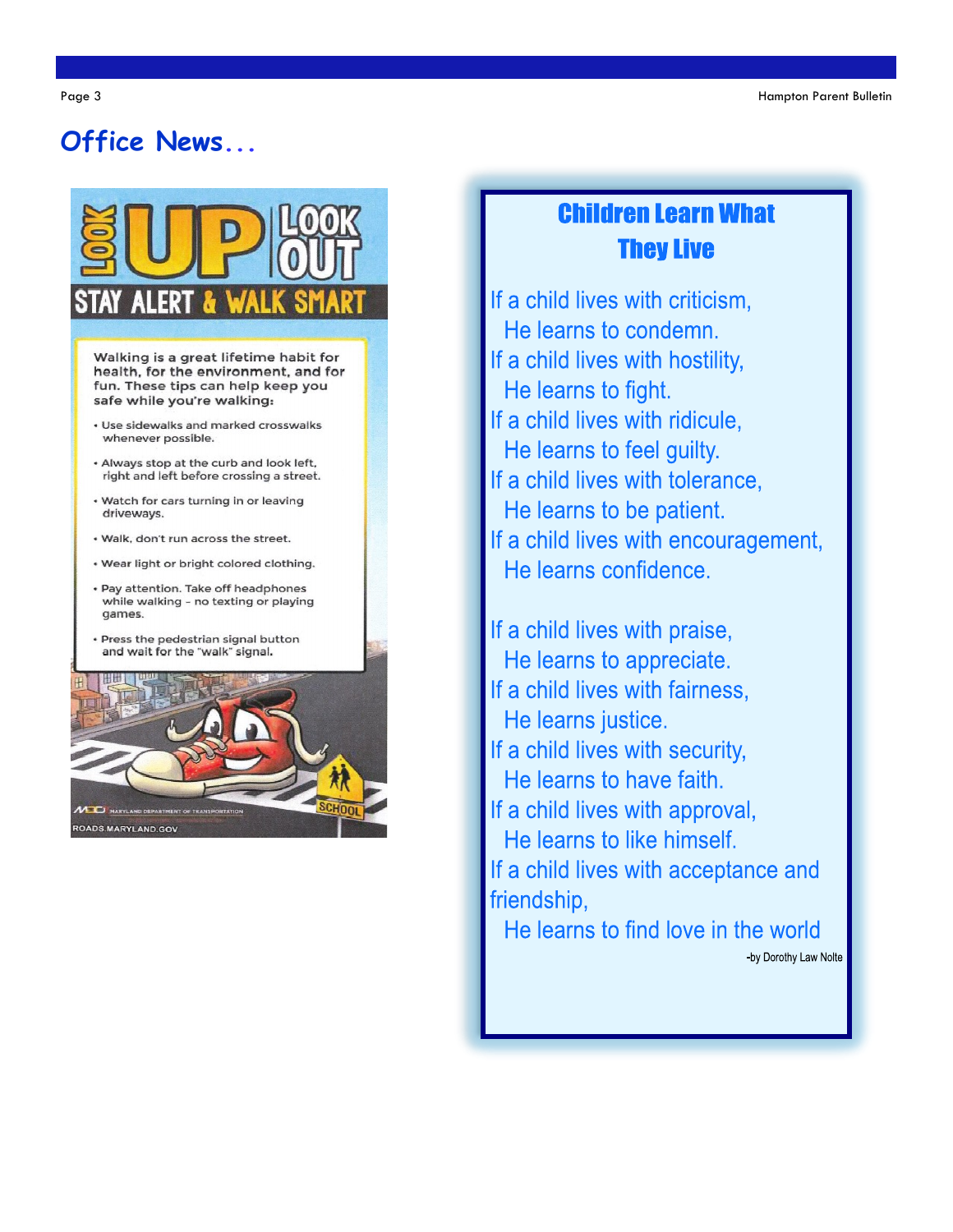## **American Education Week**

| Mon.,<br><b>Nov. 18</b> | Tues., Nov. 19                     | <b>Wed., Nov. 20</b> | Thurs., Nov. 21    | <b>Fri., Nov. 22</b> |
|-------------------------|------------------------------------|----------------------|--------------------|----------------------|
|                         | PreK 9:30-10:30 (am) KG 9:30-11:00 |                      | $2:30-3:30$<br>4th | <b>Conference</b>    |
|                         | $10-11:00$ $(3's)$<br><b>IGE</b>   | 3rd 9:30-11:30       |                    | $Day -$              |
|                         | PreK 2:00-3:00 (pm)                | 5th 2:00-3:45        |                    | <b>School</b>        |
|                         | $9:30-11:00$<br>1st                |                      |                    | <b>Closed for</b>    |
|                         | $2:00-3:30$<br>2nd                 |                      |                    | <b>Students</b>      |



#### Car Loop Etiquette:

The morning car loop is designed to allow parents to quickly drop off children. Please do not park in the car loop waiting for the school to open at 9:00. Hampton staff will not be outside until 9:00 to receive the three year olds and Prekindergarten students. Thank you for adhering to this request.



#### **Start the Day Off Right.**

**The doors to Hampton open at 9:00. All children should be in their seats at 9:15 to complete daily routines. Punctuality is a life skill.**

## Word the Week

Hampton has instituted Word of the Week to improve vocabulary. Our words so far this year are: belonging, forgiveness, considerate, and accept. Please acknowledge your child when he/she uses one of these words.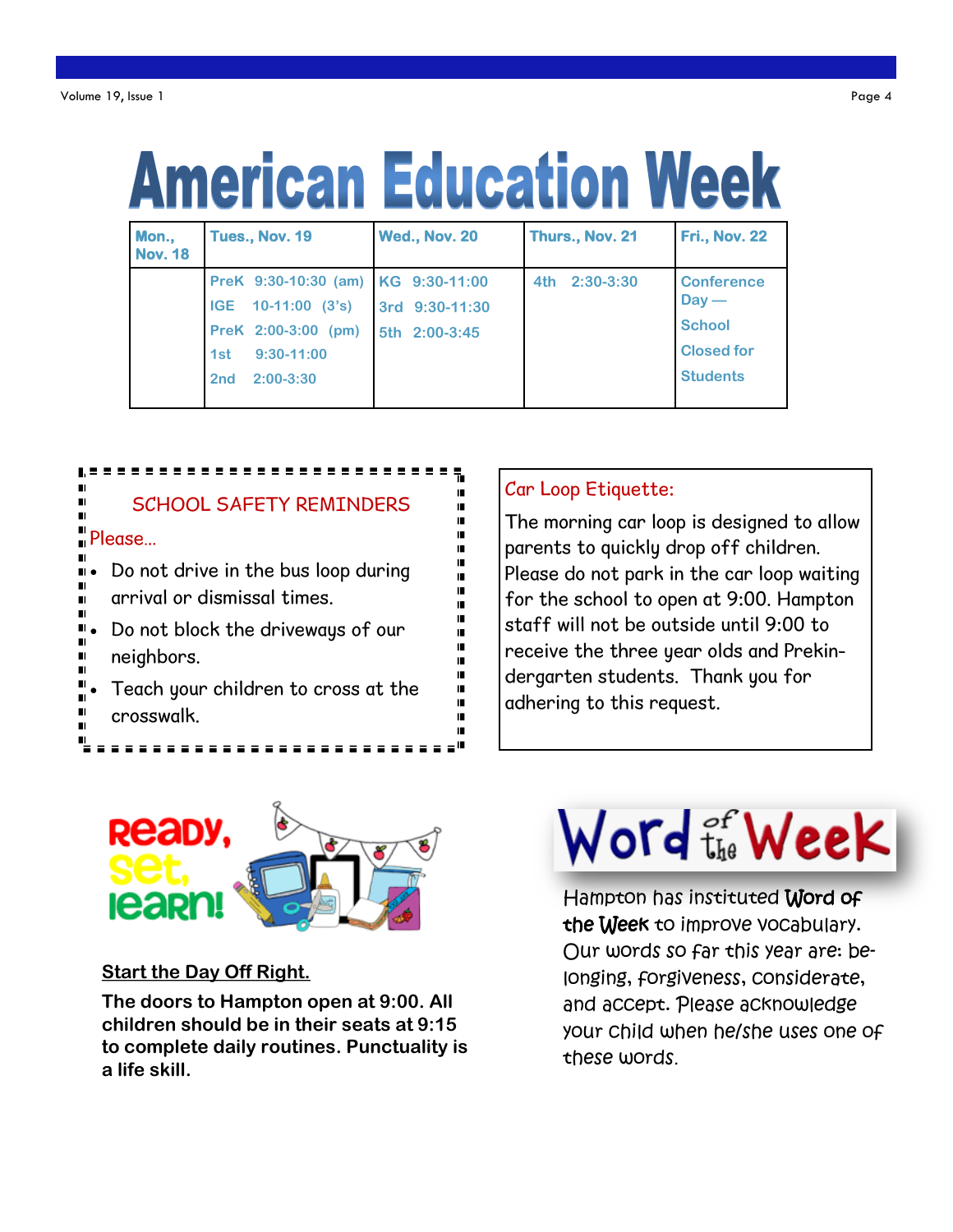Pleasant Plains Elementary Capacity Relief Boundary Study

The committee charged with reviewing and developing boundary change options for providing capacity relief for Pleasant Plains Elementary School will meet between September 12 and December 11, 2019.

The schools included in this study are:

- Halstead Academy
- Hampton Elementary School
- Pleasant Plains Elementary School

The public is invited to attend meetings or view the proceedings online. All information, including a calendar of meeting times and all meeting materials may be found on the Pleasant [Plains Elementary Capacity Relief Boundary Study Web site.](http://www.bcps.org/construction/PleasantPlainsES/) Translation services will be made available upon request to our office if received at least 24 hours prior to the scheduled meeting time.

Thank you for your engagement during this process.

## **From the Health Suite**

- Mrs. Chambers

Did you know that one out every five children in the United States is obese? According to the **[Cen](http://r20.rs6.net/tn.jsp?f=001tzMHM7zSiZ6t4UC33-lkWShojJNypzYKcOBXF1-Xg-IvgPzxEXRI7E1ZquV4mkkw_DDfvSO9CFabw_VXkvplPrkCZt7bGeRN6nLdUJdL8OGryASkDElnVVcWjegqS6Joi7HRsz_yObF7ljHoDZtwra6i-vNoHROYsPUmasEnOrbvnQM-K_f9UCQZFaytfh6G&c=Fi8AQPTjHqoNLuAHFSYs4ORHwZ0YL_eDr)[ters for Disease Control and Prevention](http://r20.rs6.net/tn.jsp?f=001tzMHM7zSiZ6t4UC33-lkWShojJNypzYKcOBXF1-Xg-IvgPzxEXRI7E1ZquV4mkkw_DDfvSO9CFabw_VXkvplPrkCZt7bGeRN6nLdUJdL8OGryASkDElnVVcWjegqS6Joi7HRsz_yObF7ljHoDZtwra6i-vNoHROYsPUmasEnOrbvnQM-K_f9UCQZFaytfh6G&c=Fi8AQPTjHqoNLuAHFSYs4ORHwZ0YL_eDr)**, "children with obesity are at higher risk for having other chronic health conditions and diseases, such as asthma, sleep apnea, bone and joint problems, and type 2 diabetes."

Obese children also are at a higher risk to become obese adults, and can have a higher risk of being the target of bullying, having lower self-esteem and potential depression and behavioral issues.

More than 90% of American children have poor diets and less than half get the recommended 60 minutes of daily physical activity.

You can find resources to help your children on the **[NASN website about childhood obesity](http://r20.rs6.net/tn.jsp?f=001tzMHM7zSiZ6t4UC33-lkWShojJNypzYKcOBXF1-Xg-IvgPzxEXRI7IS63QyNtkOBYcwoLtCwQMBe5hFsWpQibYWrVAb8X5GW9SBLDQIM1BX5vhbuo4WtFJTewTu57WGtp_9e1Sdjc93flomRIxQScY1OWuEphFahoacjIJOpwZukJtxq-BzRBPNDI7wAtAS6KPMhWhE_RThoob3FTpivsaujF44etr4h&c=F)**